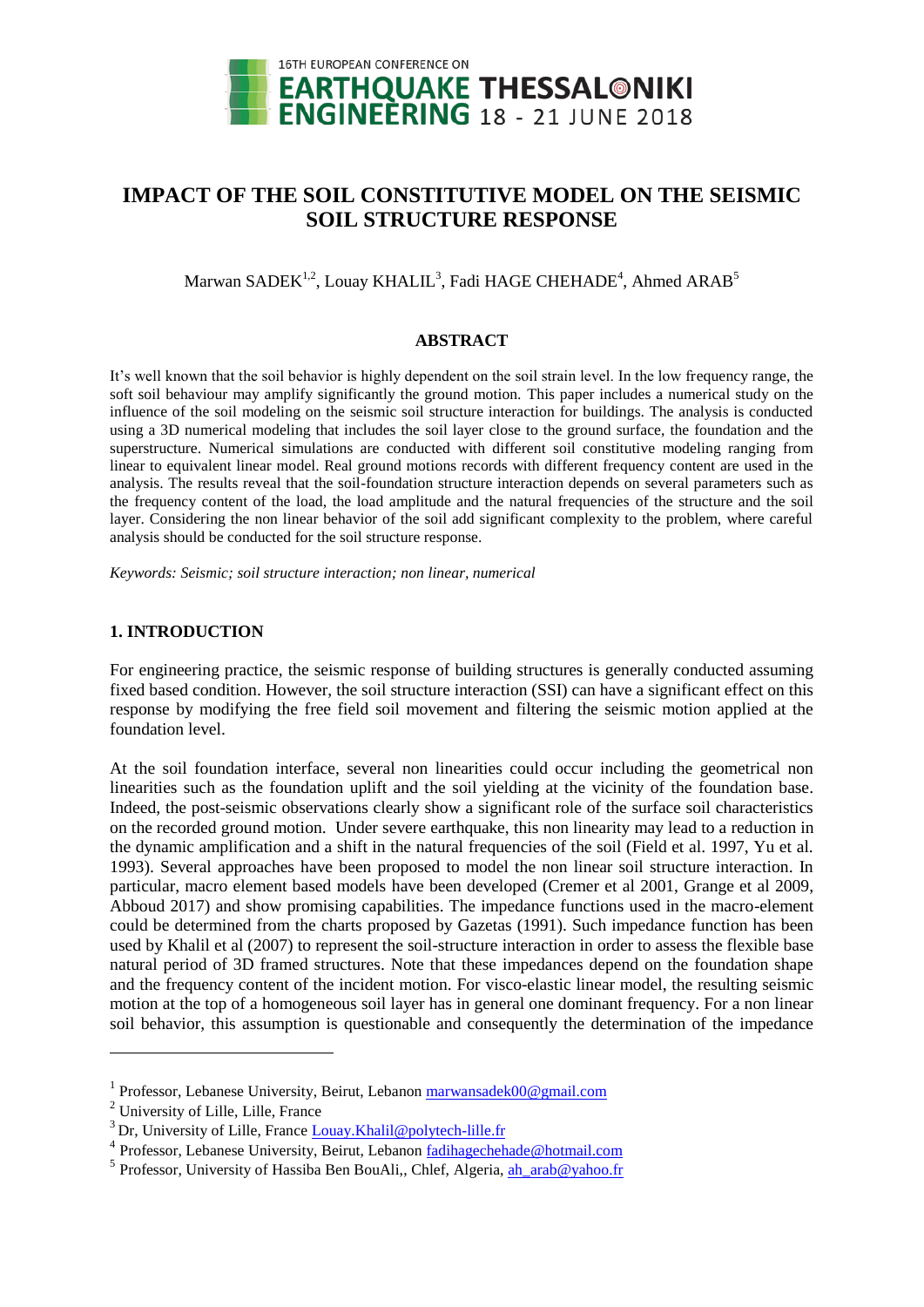function becomes more complicated. The direct method seems to be the more rigorous to analyze the soil structure interaction problems. The positive point in this method is its ability to deal with complexities in geometry and material properties, while the negative one is pointed out by the numerous inputs and outputs, in addition to complexity and time consumption (Yeganeh et al., 2015). A full 3D time history analysis has been conducted by Gullu et al. (2016) to study the Soil structure interaction problem of the historical masonry stone arch bridge (Mataracı Bridge, Trabzon). More recently, Amorosi et al. (2017) use the direct method to study a nuclear power plant taking in account the nonlinear soil behavior.

This paper presents an analysis of the influence of the soil modeling on the seismic soil structure interaction for buildings. The analysis is conducted using a 3D global numerical modeling. Different soil constitutive models are tested ranging from linear model that could be used at small amplitude, to non linear model at higher motion amplitude.

#### **2. NUMERICAL MODEL**

#### *2.1 Problem under consideration*

The reference case (Figure 1) consists in a one storey building modeled as a reinforced concrete frame resting on a homogeneous soil layer with a thickness of 15 m overlying rigid bedrock. The Young's modulus of the soil is assumed to increase with depth according to Equations 1 and 2:

$$
E_S(z) = E_{0S} \left[ \frac{p(z)}{p_a} \right]^A \tag{1}
$$

where :

$$
P(Z) = \left[\frac{(1+2)K_0}{3}\right] \rho_S \tag{2}
$$

 $P(Z) = Pa$  if  $Z < Z0$ , Z: denotes the depth;  $E_{0S}$ : reference Young modulus for P (Z)=Pa ( $E_{0S}$  = 20 MPa) K<sub>0</sub>: is the coefficient of lateral earth pressure at rest (K<sub>0</sub>=0.5); Z0 designates the thickness of the soil layer close to the surface with a constant Young modulus  $(Z0=1 \text{ m})$ Pa: is a reference pressure (Pa =100 kPa), A: parameter dependent on the soil porosity  $(A=0.5)$ .  $\rho_s$ : soil mass density ( $\rho_s = 1700 \text{ kg/m}^3$ )

The total mass of the slab is assumed  $m_{st} = 80$  Tons. The lateral stiffness of the superstructure and it's fixed base natural frequency are respectively:  $K_{st} = 12149$  kN/m et  $f_{st} = 1.9$  Hz.

Numerical modeling is carried out using the finite difference software FLAC3D based on a continuum finite difference discretization using the Lagrangian approach (FLAC3D).It uses an explicit scheme to solve the equation of motion using lumped grid point masses derived from the real density surrounding zone.

The finite difference mesh used in the numerical simulations is depicted in Figure 2. It includes 13776 nodes. The wave reflection at the boundaries is prevented using viscous absorbing boundaries.

The procedure of Free-Field Boundaries aims at absorbing outward waves originating from the structure. It involves the execution of free-field calculations in parallel with the main-grid analysis. The lateral boundaries of the main grid are coupled to the free-field grid by viscous dashpots to simulate a quiet boundary (Parish et al 2009).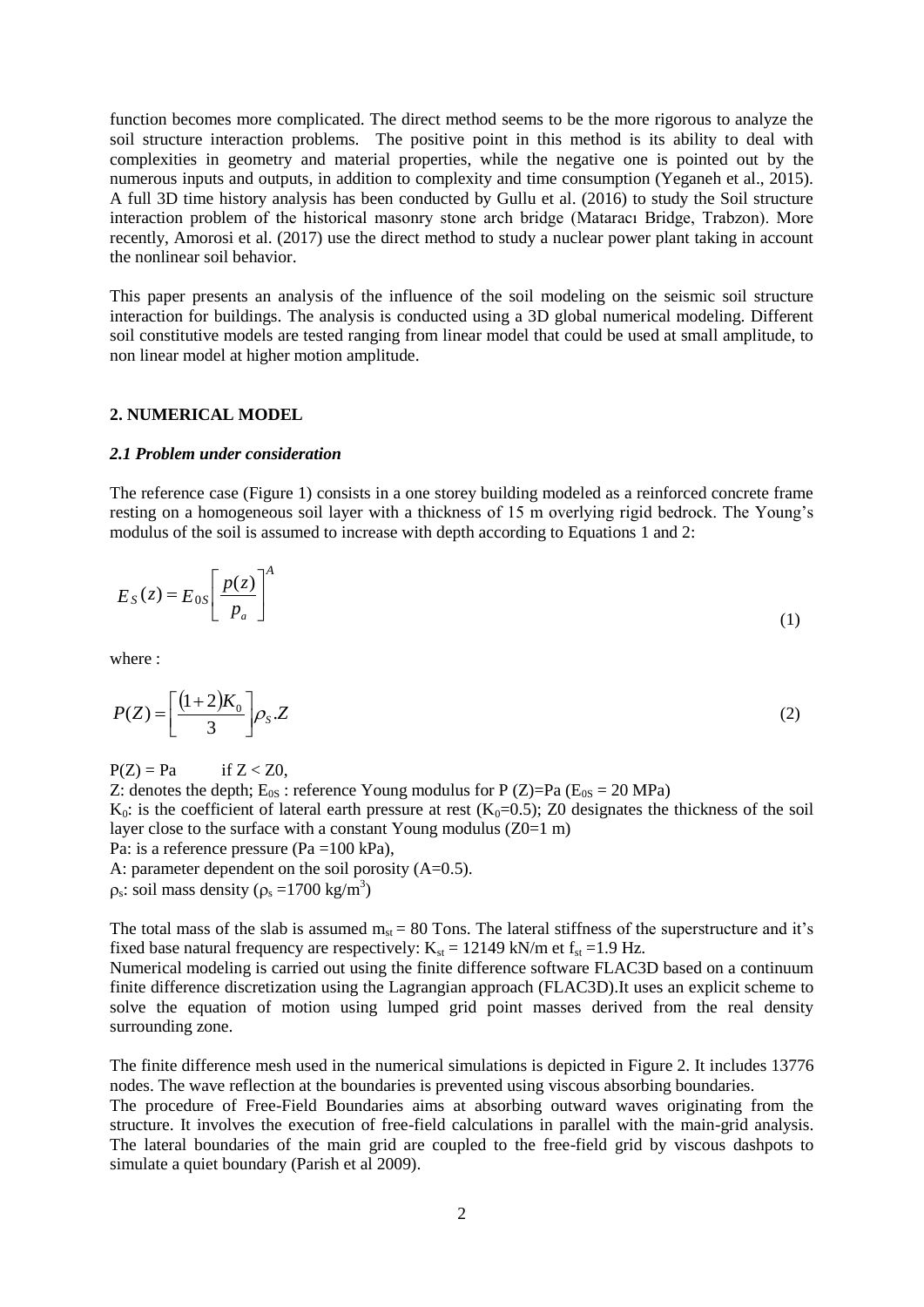The seismic motion is applied at the rigid base in term of a velocity time history. It corresponds to the Chi-Chi earthquake that occurred in Taiwan (Figure 3). The amplitude of the ground motion has been scaled to fit a maximum velocity of 40 cm/s. The corresponding frequency content is concentrated between 0.4 and 4 Hz.



Figure 2: 3D finite difference mesh used in the analysis of the soil-structure system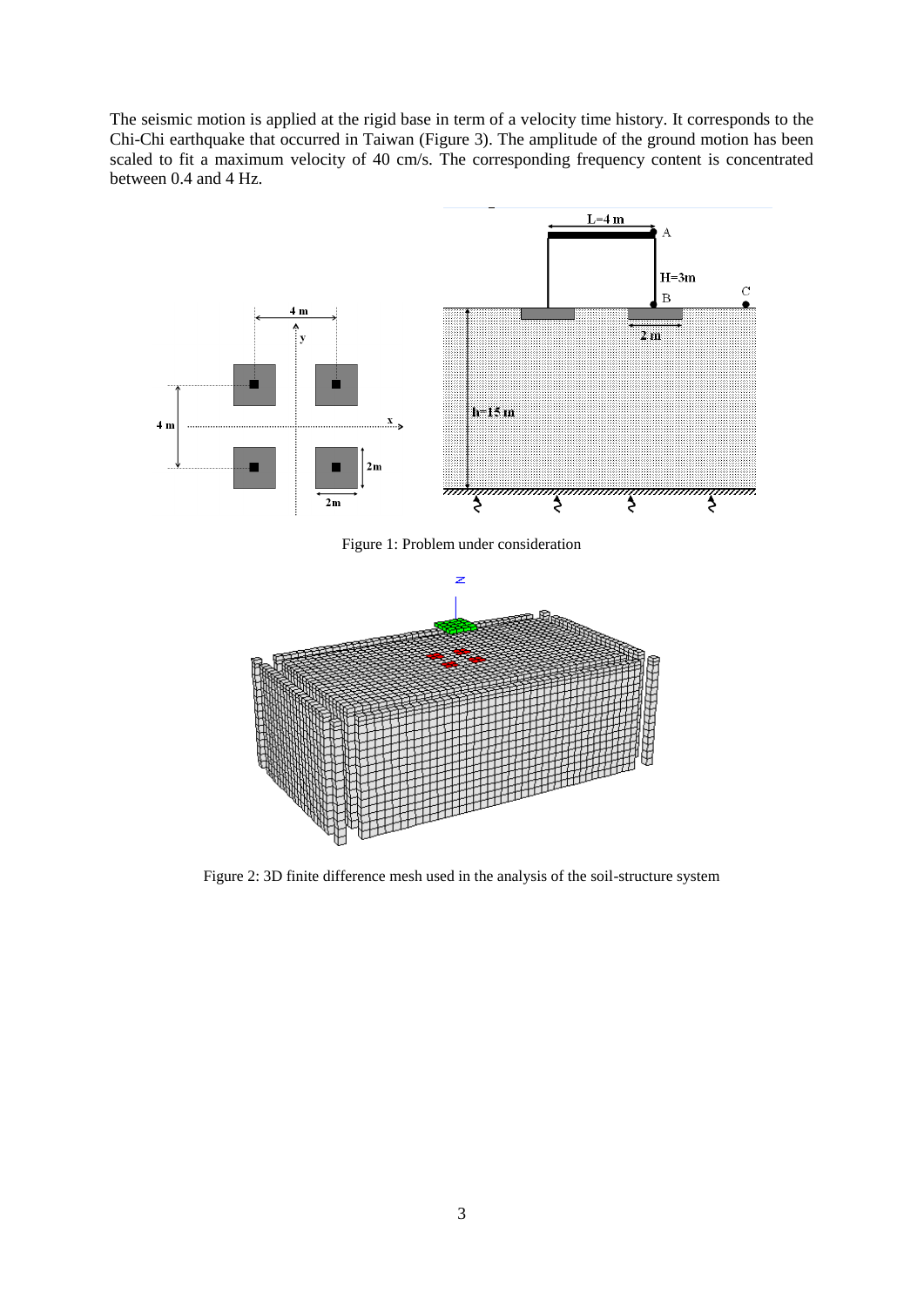

Figure 3: Characteristics of the ground motion – Chi-Chi Earthquake (1999).

#### *2.2 Modeling of soil Behaviour*

Every constitutive model available in the literature has its own advantages but also its limitations. It is well known that the soil exhibits nonlinear behavior, even at low strain levels. The strain thresholds for which non linearities may appear are usually very small (10-6 to 10-4). That's why it's interesting to investigate the domain of validity of the linear model and how this simplification could impact the soil and structure response. For more details about soil behavior modeling, the reader can refer to Hardin (1978), Prevost (1987) or Jardine et al (1991). As an alternative to fully non linear method, the equivalent linear method could be used to model the wave propagation in the soil. This method integrated in Flac3D will be used in the present study. It consists on updating the value of soil modulus and damping factor at each step of the calculation. Note that for explicit scheme the time step is significantly reduced which ensure a good convergence of the method. The non linear behavior of the soil is represented by a modulus degradation curve characterized by the modulus reduction factor Ms (Equation 3):

$$
M_{s} = \frac{a}{1 + \exp(-(\log(\gamma) - x_0)/b)}
$$
(3)

For clayey soil:  $a = 1.017$ ,  $b = -0.587$  and  $x_0 = -0.633$  (Seed & Sun, 1989). These parameters are adopted in the present study. Figure 4 illustrate the variation of the normalized shear modulus and the hysteretic damping with the shear strain.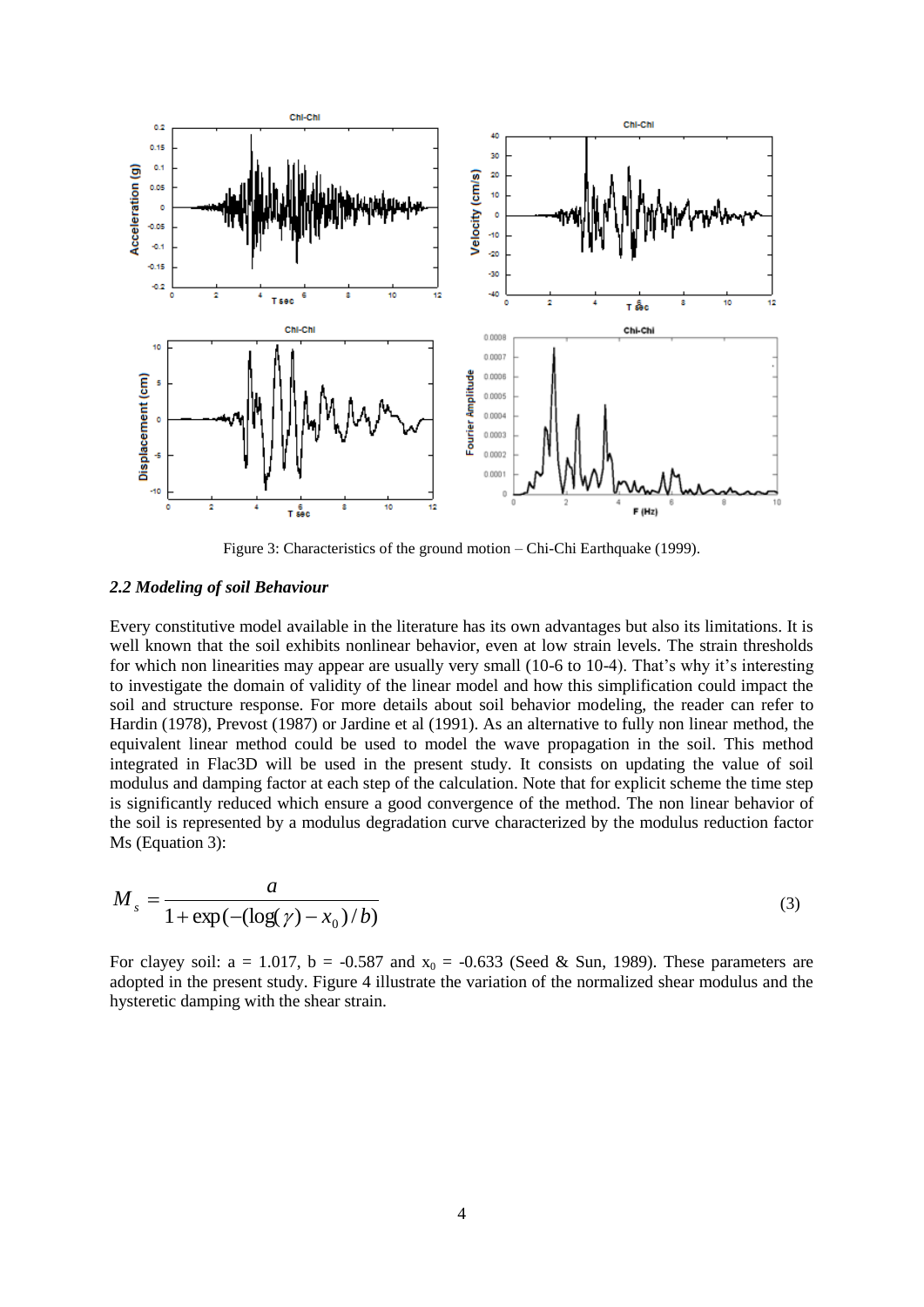

Figure 4: Modulus reduction factor and hysteretic damping curves

# **3. ANALYSIS OF THE RESULTS**

## *3.1 Free Field*

Figure 5 presents a comparison of the amplification of the lateral velocity corresponding to the Chi-Chi earthquake and obtained respectively with linear and non linear soil model. For non linear behavior, It can be noted a significant decrease in the dynamic amplification. For example, at the soil surface, the lateral amplification is about 0.85 for non linear model while it reaches 2.24 for linear behavior. This result is in agreement with the observations of Yu et al (1993).

Figure 6 depicts the response spectrum relative to the free field ground velocity (normalized amplitude). It shows several peaks in the case of non linear behavior which means that the soil motion could be amplified at a large frequency range. The first peaks are induced at frequencies far away from the input load frequencies. For non linear behavior, special attention should be given for the low frequency range where the seismic motion could be significantly amplified. This result could be explained by the stiffness reduction at high strain level. For linear behavior, the resulting motion is filtered at the fundamental frequency of the soil close to 1 Hz.

The resulting shear strain corresponding to the free field seismic motion is given in Figure 7. A 1% shear strain maximum amplitude is obtained close to the soil surface which corresponds to a reduction factor of the shear modulus G/G0 of 40% and a damping factor of 15% (Figure 4). These results confirm the significant reduction of the shear modulus and the appearance of the low resonance frequencies.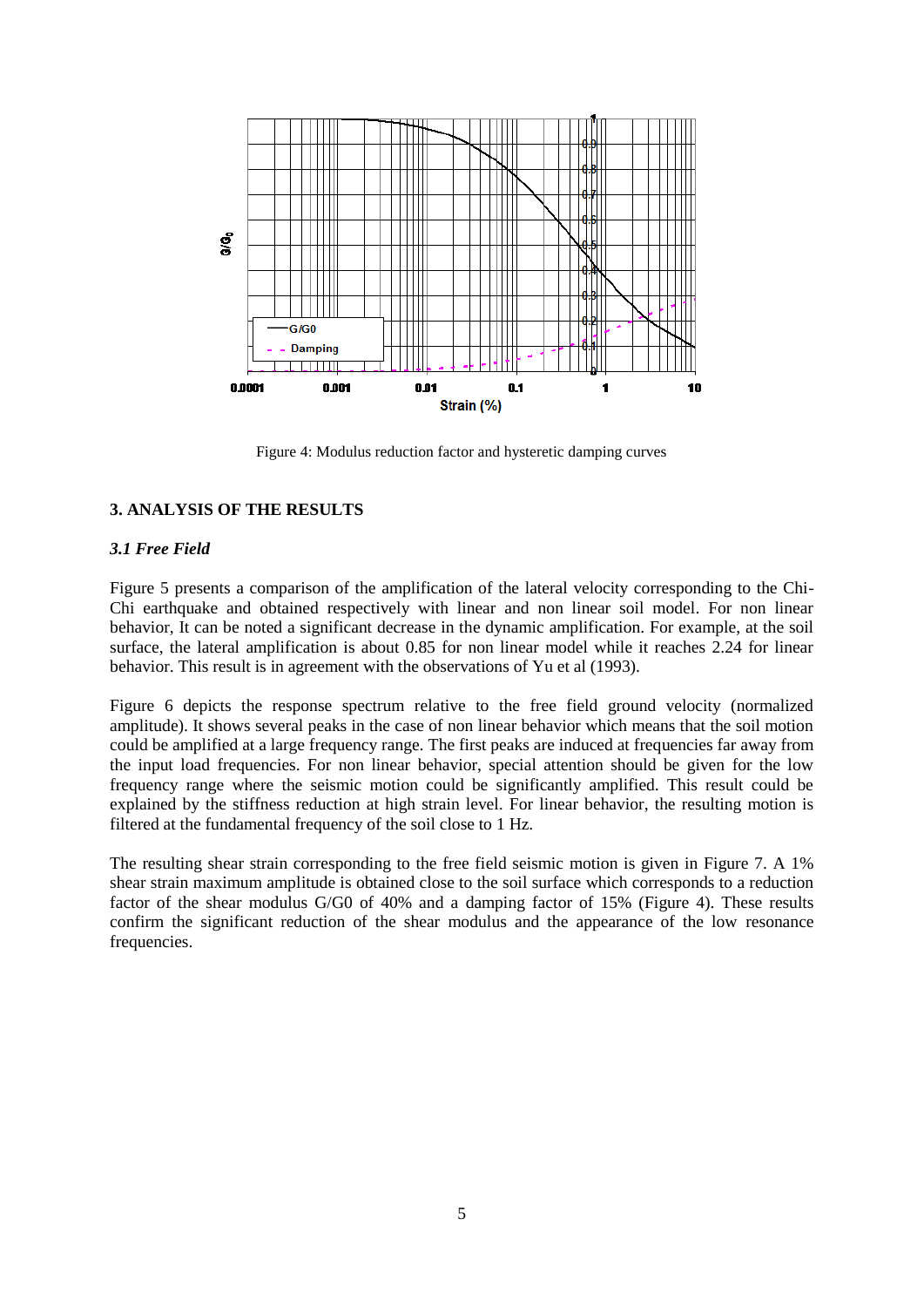

**Velocity Amplification (V / Vb)** 

Figure 5: Influence of the constitutive modeling on the free field soil response (Amplification of the lateral velocity)



Figure 6: Free field response spectra – linear / non linear soil behavior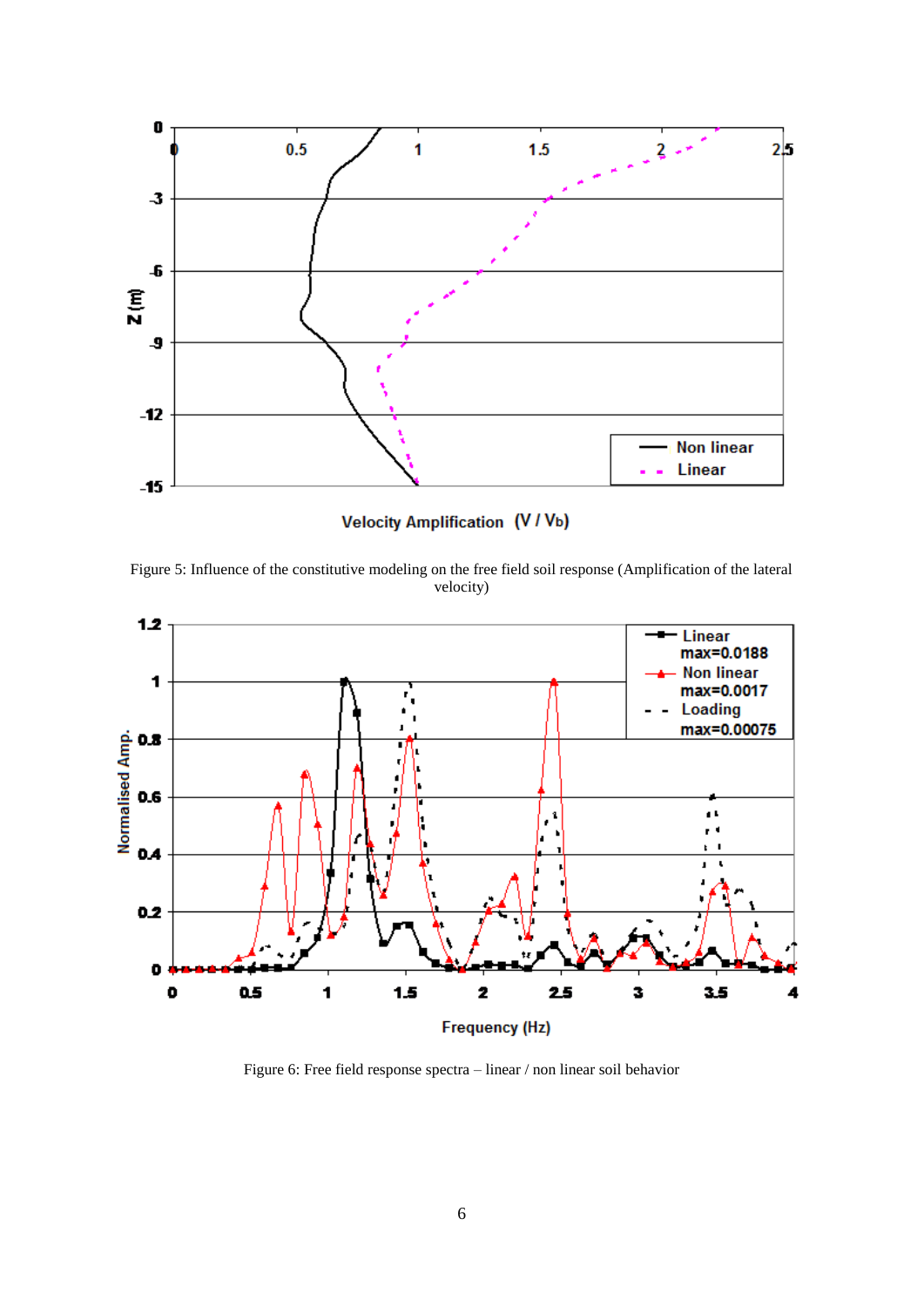

Figure 7: Maximum Shear Strain – free field motion

## *3.2 Soil Foundation Structure*

The presence of the superstructure affects the dynamic amplification of the soil. Figure 8 presents this influence for non linear soil behavior. It can be observed an increase in the amplification that reaches a maximum value of 15% at the foundation vicinity. Figure 9 shows a comparison of the response spectra of the free field ground velocity and that obtained at the top of the structure. Oppositely to the free field response where several peaks appear at different frequency range, the structure response shows only a unique peak at 1.6 Hz which also appear in the loading spectrum. The structure is filtering the seismic response at its fundamental frequency.

Table 1 summarizes the influence of the constitutive soil model (linear/non linear) on the seismic response of the soil foundation structure. It reveals a significant reduction of the dynamic amplification in case of non linear soil model. This reduction reaches about 50 to 60 percent for the structure, the foundation and the free field ground movement (points A, B and C respectively in Figure 1). The decrease in the dynamic amplification induces a decrease of 50% in the seismic induced internal forces in the structure (bending moment and shear force).

| <b>Model</b>  | Velocity $(m/s)$ |                       |                      | Internal forces |          |          |
|---------------|------------------|-----------------------|----------------------|-----------------|----------|----------|
|               | Free Field $(C)$ | <b>Foundation (B)</b> | <b>Structure</b> (A) | $M$ (kN.m)      | $N$ (kN) | $T$ (kN) |
| Non<br>linear | 0.337            | 0.395                 | 0.716                | 238             | 222      | 160      |
| Linear        | 0.892            | 1.012                 | 1.45                 | 430             | 216      | 291      |

Table 1: influence of the constitutive soil model on the seismic response of the soil-foundation-structure system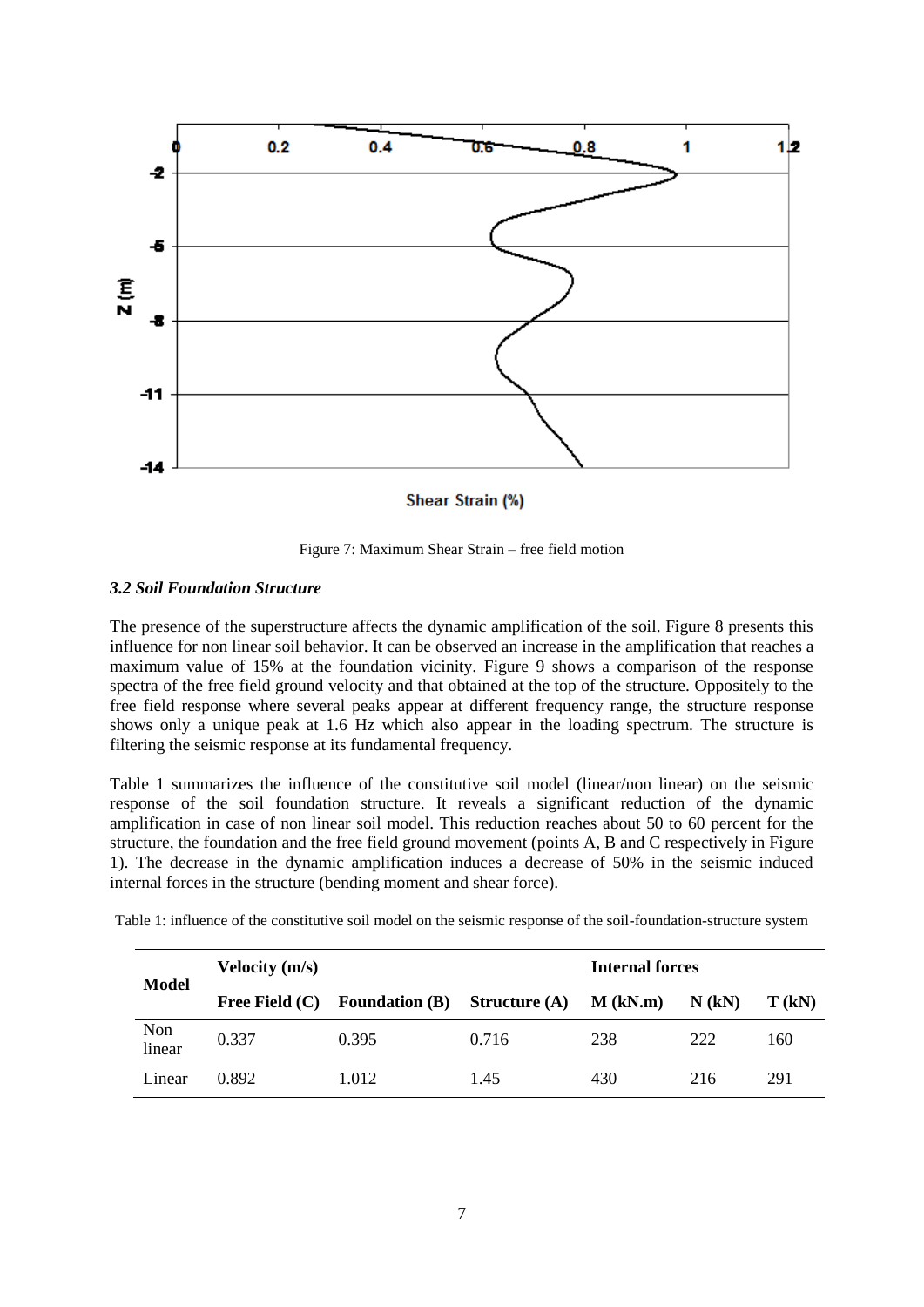

Velocity Amplification (V / Vb)



Figure 8: Influence of the presence of the structure on the dynamic amplification – non linear model

Figure 9: Response spectra (Loading/structure/Free field) – non linear model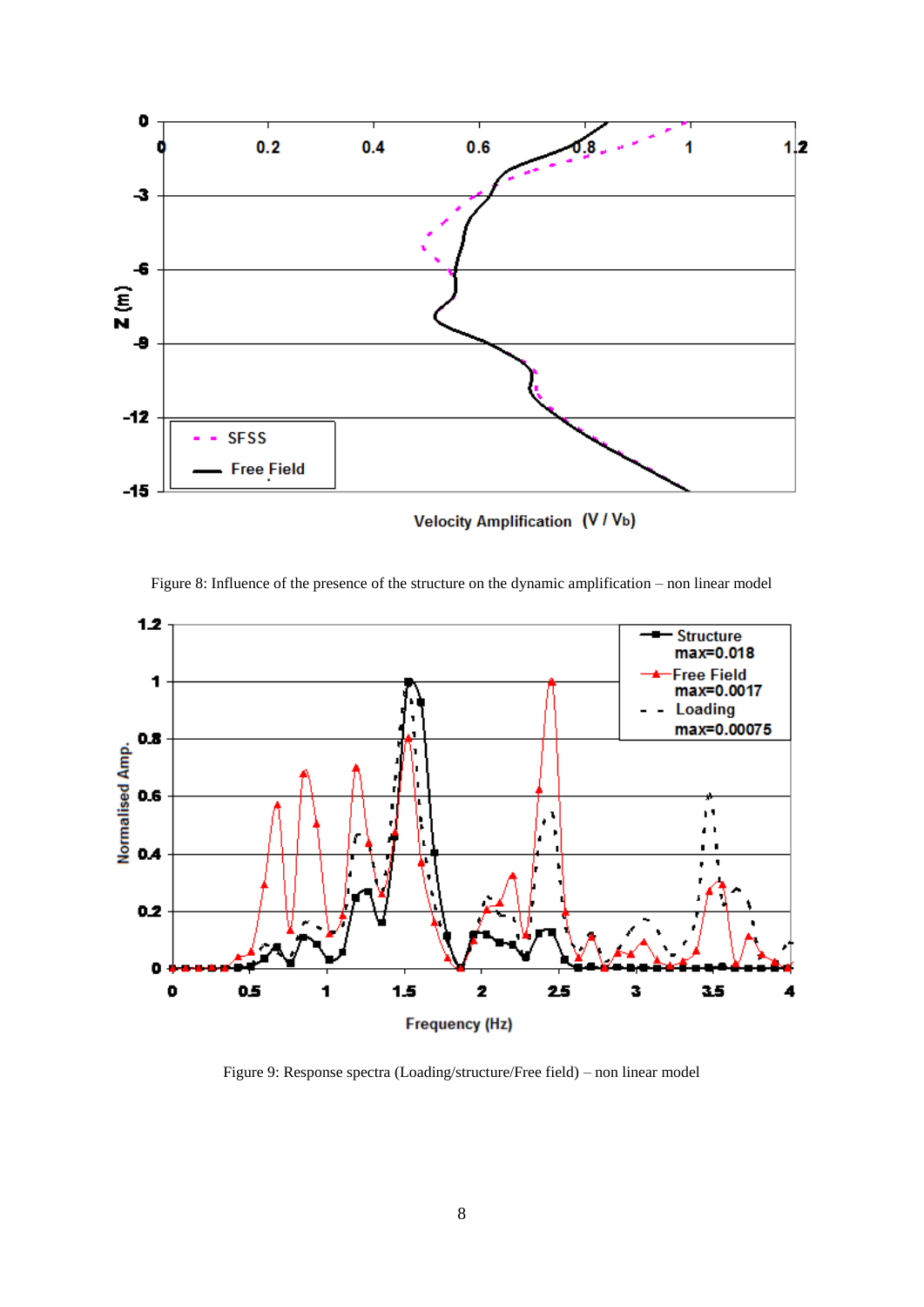### **4. CONCLUSION**

This paper presented a numerical study about the influence of the constitutive soil model on the seismic response of the soil-foundation-structure system for building structures. The analysis was carried out using full 3D global dynamic analysis. Numerical simulations show that the soilfoundation structure interaction is a complex problem that involves several parameters particularly the frequency content of the seismic motion and resonant frequencies of the soil and the structure. The non linear soil behavior adds a level of complexity to the problem where the lateral ground movement could be amplified at different frequency levels. The influence of these frequencies is not important if they are far from the frequency content of the loading since the structure is filtering the seismic response at its fundamental frequency. The soil non linearity should be included in the assessment of the soil-foundation-structure response for moderate and large amplitude seismic motion since it leads to a significant reduction in the seismic induced response of the soil and the superstructure.

#### **5. REFERENCES**

Abboud Y (2017). Développement d'un macroélément pour l'étude des fondations superficielles sous charge sismique. Ph.D. Thesis, Université Paris Est, France.

Amorosi A, Boldini D, Di Lernia A (2017). Dynamic Soil Structure Interaction: A Three-dimensional Numerical Approach and its Application to the Lotung Case Study. *Computers and Geotechnics*, Volume 90, October 2017, 34 – 54. https://doi.org/10.1016/j.compgeo.2017.05.016.

Crémer C, Pecker A, Davenne L (2001). Cyclic macro-element for soil-structure interaction: material and geometrical non-linearities. *International Journal for Numerical and Analytical Methods in Geomechanics*, 25(13), 1257–1284.

FLAC3D, Itasca Consulting Group, FLAC: Fast Lagrangian Analysis of Continua, vol. I. User's Manual, vol. II. Verification Problems and Example Applications, Second Edition (FLAC3D Version 3.0), Minneapolis, Minnesota 55401 USA, 2005.

Field E.H, Johnson P.A, Beresnev I.A, Zeng Y (1997). Nonlinear ground motion amplification by sediments during the 1994 Northridge earthquake. *Nature*, 390, 599-601, 1997.

Gazetas G (1991). Formulas and Charts for Impedances of Surface and Embedded Foundations. *Journal of Geotechnical Engineering, ASCE,* 117 (9), 1363-1381.

Gullu H, Salih Jaf H. (2016). Full 3D Nonlinear Time History Analysis of Dynamic Soil-Structure Interaction for a Historical Masonry Arch Bridge. *Environmental Earth Sciences, springer*, 75(21): 541–551. https://doi.org/10.1007/s12665-016-6230-0

Grange S, Kotronis P, Mazars J (2009). A macro-element to simulate 3D soil–structure interaction considering plasticity and uplift. *International Journal of Solids and Structures*, 46(20): 3651-3663.

Hardin, B.O (1978). The nature of stress-strain behavior for soils- State of the Art. *Proceedings of the ASCE Speciality Conference on Earthquake Engineering and Soil Dynamics,* Pasadena, CA, pp. 3-90.

Jardine R.J, Potts D.M, John H.D, Hight D.W (1991). Some practical applications of a non-linear ground model. *Proc., 10th European Conf. on Soil Mechanics and Foundation Engineering*, Vol. 1, Florence, 223–228.

Khalil L, Sadek M, Shahrour I (2007). Influence of the soil-structure interaction on the fundamental period of buildings. *Earthquake Engineering and Structural Dynamics, Wiley*, 2007; 36:2445-2453.

Parish Y, Sadek M, Shahrour I (2009). Review Article: Numerical analysis of the seismic behaviour of earth dam. *Natural Hazards and Earth System Sciences*, 9, 451-458.

Prevost J.H (1987). Modelling the behavior of geomaterials, *Course notes « Non linear soil mechanics and dynamic soil-structure interaction »,* Lausanne.

Seed H.B, Sun J. I (1989). Implications of site Effects in the Mexico City Earthquake of September 19, 1985 for Earthquake – Resistant Design Criteria in the San Francisco Bay Area of California. *Report N°. UCB/EERC-98- 03*, Earthquake Engineering Research Centre, University of California at Berkeley.